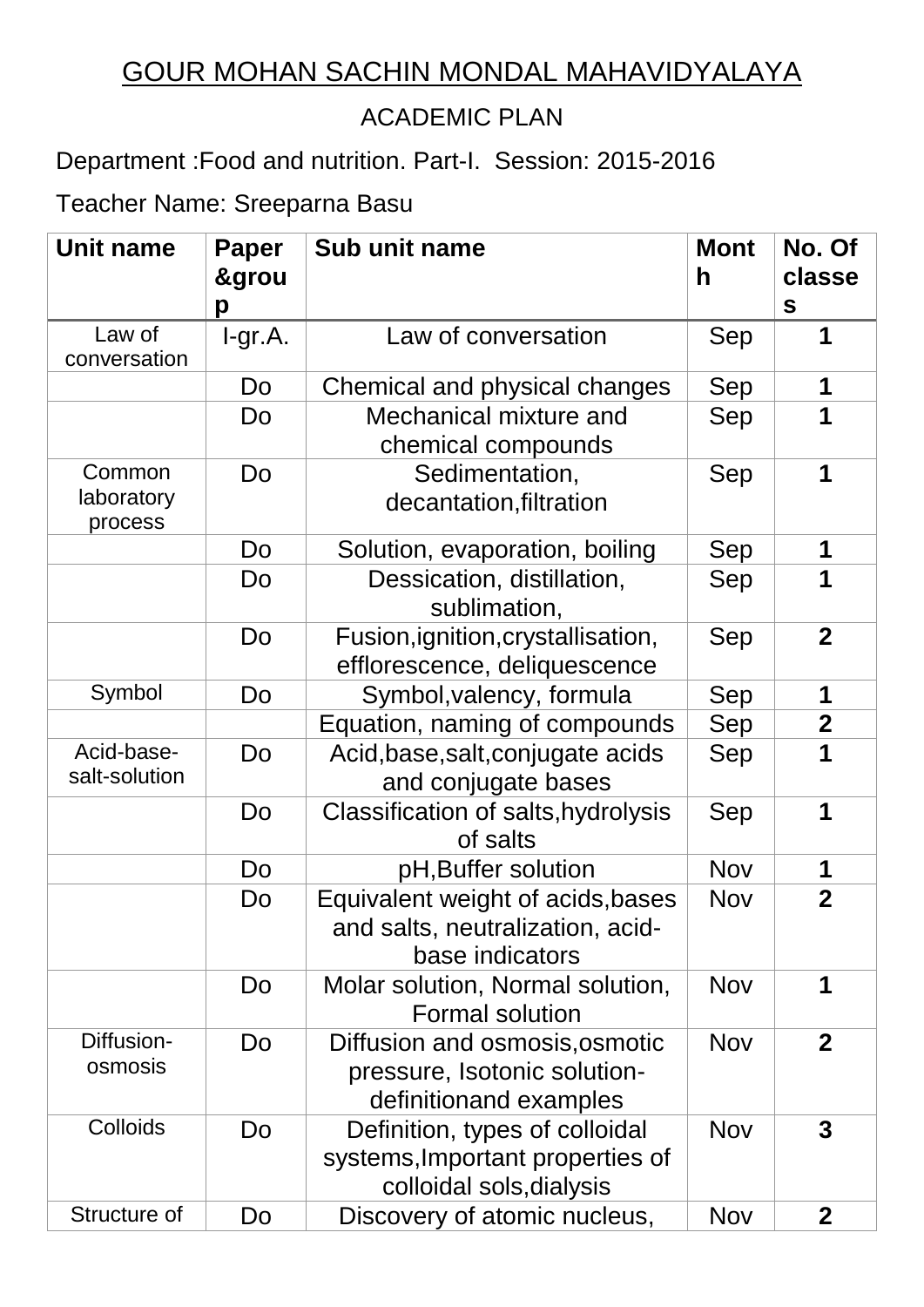| atom                                  |                                   | Rutherford's atomic model                                                                                                              |            |                |
|---------------------------------------|-----------------------------------|----------------------------------------------------------------------------------------------------------------------------------------|------------|----------------|
|                                       | Do                                | Concept of stationary<br>orbit, Electronic arrangement of<br>elements                                                                  | <b>Nov</b> | $\mathbf{2}$   |
|                                       | Do                                | Atomic number, isotopes                                                                                                                | <b>Nov</b> | 1              |
|                                       | Do                                | Electrovalent, covalent and<br>coordinate-covalent bonds<br>hydrogen bond                                                              | <b>Nov</b> |                |
| Chemistry of<br>carbon<br>compounds   | Do                                | <b>Classification of organic</b><br>compounds based on structural<br>characteristics and functional<br>groups                          | <b>Nov</b> | 1              |
|                                       | Do                                | Isomerism, concept of optical<br>isomerism                                                                                             | <b>Nov</b> | 1              |
|                                       | Do                                | General methods of preparation,<br>properties and reactions of<br>saturated and unsaturated<br>hydrocarbons                            | <b>Nov</b> | $\overline{2}$ |
|                                       | Do                                | Aliphatic monohydric<br>alcohols, glycerol, aldehyde, keton<br>es and fatty acids with<br>nomenclature                                 | Dec        | 3              |
| Carbohydrate<br>s-proteins-<br>lipids | Do                                | Classification with example,<br>nomenclature, study of important<br>properties of glucose, fructose,<br>sucrose, lactose and galactose | Dec        | $\mathbf 2$    |
|                                       | Do                                | Classification with examples,<br>composition, essential amino<br>acids, general properties of<br>protein                               | Dec        | $\mathbf{2}$   |
|                                       | Do                                | Definition, classification with<br>examples, study of important<br>properties of fats and oils,<br>saponification value, lodine value  | Dec        | $\mathbf{2}$   |
| Unit                                  | I-grB                             | C.G.S. & F.P.S. system                                                                                                                 | Dec        | 1              |
| Mass and<br>weight                    | Do                                | Measurement of mass and<br>weight, common and spring<br>balance                                                                        | Jan        | 1              |
| Motion of<br>body                     | Do                                | Displacement, velocity,<br>accelerated units                                                                                           | Jan        | 1              |
| Gravity                               | Acceleration due to gravity<br>Do |                                                                                                                                        | Jan        | 1              |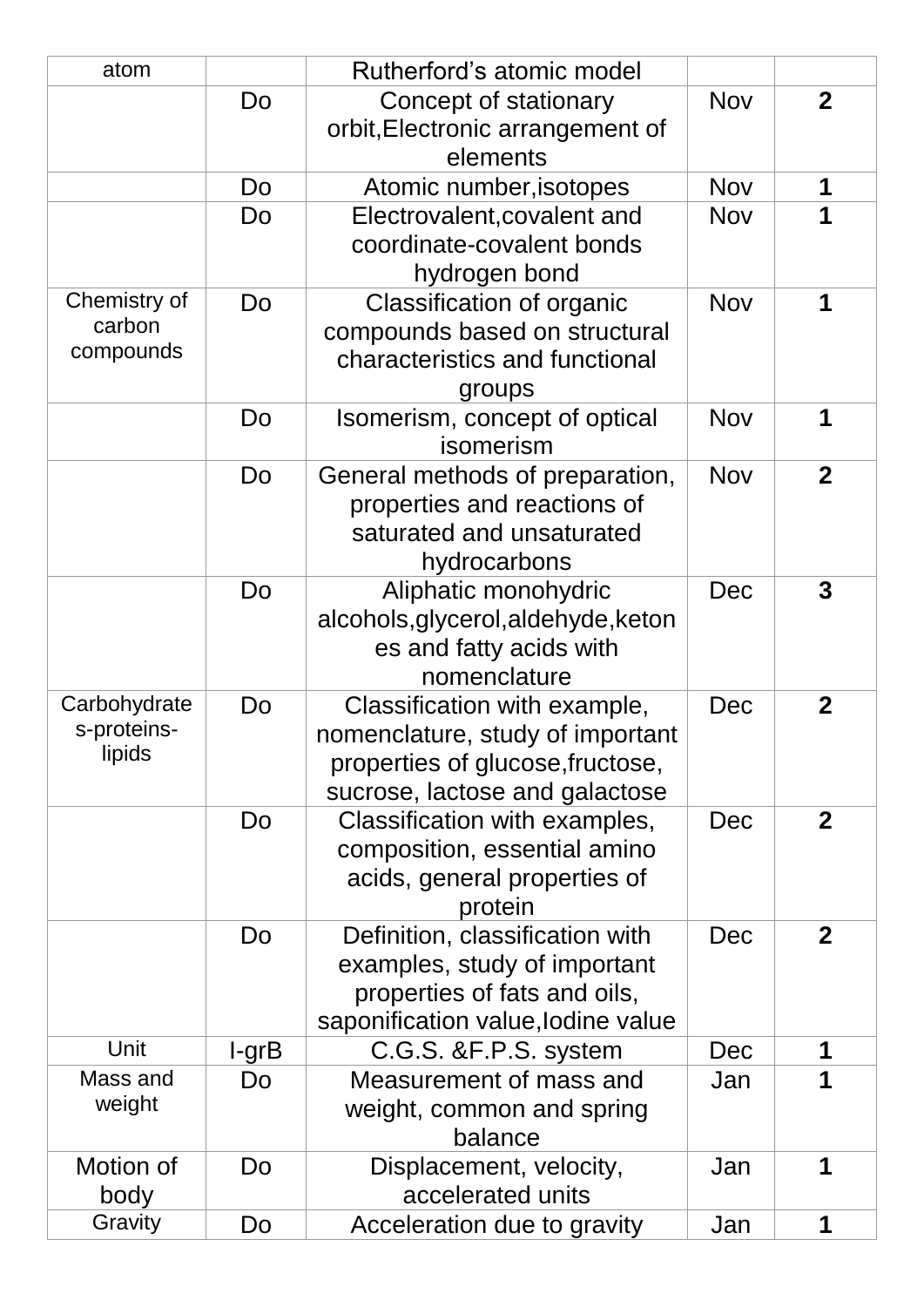| <b>Hydrostatics</b>                 | Do | Pressure at a point, Archimedes<br>principles, specific gravity | Jan |                |
|-------------------------------------|----|-----------------------------------------------------------------|-----|----------------|
|                                     | Do | Viscosity, surface tension                                      | Jan | 1              |
| Thermometry                         | Do |                                                                 | Jan | 1              |
| Calorimetry                         | Do |                                                                 | Jan | 1              |
| Heat                                | Do | Transmission of<br>heat, thermoflask                            | Jan | 1              |
| <b>Matter</b>                       | Do | Types, change of state                                          | Jan | 1              |
|                                     |    |                                                                 |     | 1              |
|                                     |    | Pressure cooker, Ice machine                                    | Jan |                |
| <b>Statical</b><br>electricity      | Do | Friction, conductor and insulator                               | Jan |                |
| <b>Primary cell</b>                 | Do | Primary cell and storage cell                                   | Jan | 1              |
| Electroplating                      | Do |                                                                 | Feb |                |
| <b>Potential</b>                    | Do |                                                                 | Feb | $\mathbf{2}$   |
| Electricity and<br>it's application | Do | Lamp, roster, geyser, iron, micro-<br>oven                      | Feb | $\overline{2}$ |
| Refrigerator                        | Do |                                                                 | Feb |                |
| <b>Electric fuse</b>                | Do |                                                                 | Feb |                |
|                                     |    |                                                                 |     |                |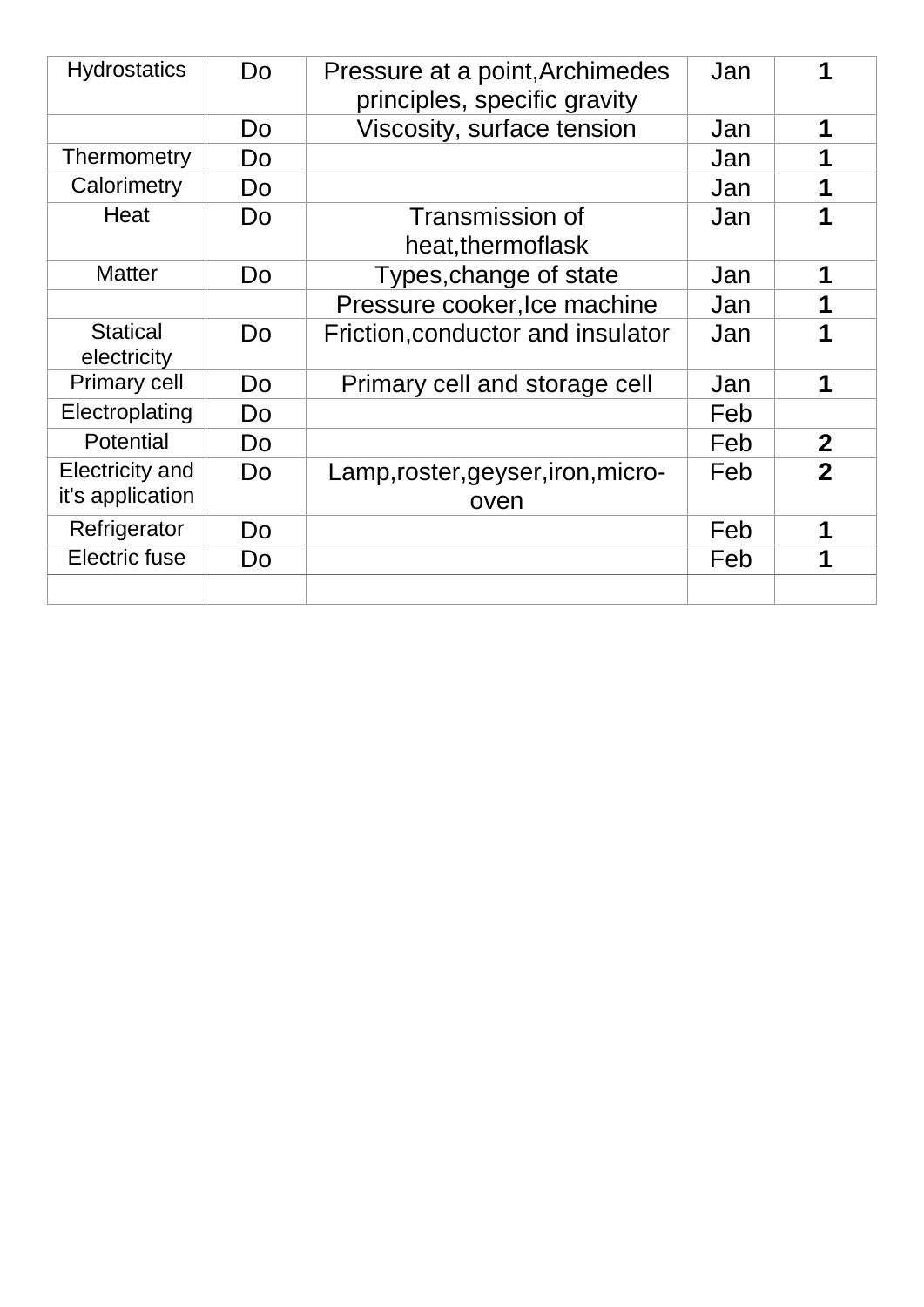ACADEMIC PLAN (Theoretical)

Department : Food and nutrition. Part-II. Session: 2015-2016 Teacher name:sreeparnaBasu

| Unit name            | <b>Paper</b>           | Sub unit name                | <b>Month</b> | No. Of<br>classes |  |
|----------------------|------------------------|------------------------------|--------------|-------------------|--|
| <b>Animal cell</b>   | $\mathbf{\mathsf{II}}$ | Definition, structure and    | <b>Nov</b>   | $\overline{3}$    |  |
|                      |                        | function                     |              |                   |  |
| <b>Tissue</b>        | $\mathbf{\mathsf{I}}$  | <b>Epithelial tissue</b>     | <b>Nov</b>   | 1                 |  |
|                      | Do                     | <b>Connective tissue</b>     | <b>Nov</b>   | $\overline{2}$    |  |
|                      | Do                     | Nervous tissue               | Nov          | $\overline{1}$    |  |
|                      | Do                     | <b>Muscular tissue</b>       | <u>Nov</u>   | $\mathbf 1$       |  |
| <u>Digestive</u>     | Do                     | <u>Mouth, oesophagus,</u>    | <u>Nov</u>   |                   |  |
| <u>system</u>        |                        | stomach                      |              |                   |  |
|                      | Do                     | Small intestine, large       | <u>Nov</u>   |                   |  |
|                      |                        | intestine                    |              |                   |  |
|                      | Do                     | Liver, pancreas, liver, gall | <u>Nov</u>   | $\overline{3}$    |  |
|                      |                        | bladder                      |              |                   |  |
|                      | Do                     | Carbohydrate digestion       | <b>Nov</b>   | $\overline{2}$    |  |
|                      | Do                     | <b>Protein digestion</b>     | <u>Nov</u>   | $\overline{2}$    |  |
|                      | Do                     | <b>Fat digestion</b>         | Dec          | $\overline{2}$    |  |
|                      | Do                     | <b>Glycolysis</b>            | Dec          | 1                 |  |
|                      | Do                     | Glycogeneses                 | Dec          | $\overline{1}$    |  |
|                      | Do                     | Neoglucogenesis              | Dec          | $\overline{1}$    |  |
|                      | Do                     | Coris cycle                  | <u>Dec</u>   | $\overline{1}$    |  |
|                      | Do                     | Kreb's cycle                 | Dec          | $\overline{1}$    |  |
|                      | Do                     | Deamination                  | Dec          | 1                 |  |
|                      | Do                     | <u>Transamination</u>        | <u>Dec</u>   | 1                 |  |
|                      | Do                     | Role of hormones in          | Dec          | $\frac{1}{2}$     |  |
|                      |                        | carbohydrate                 |              |                   |  |
|                      |                        | metabolism                   |              |                   |  |
| Food-                | Do                     | Food, nutrition, nutrients   | <u>Jan</u>   | <u> 1</u>         |  |
| nutrition-<br>energy |                        |                              |              |                   |  |
|                      | Do                     | <b>Nutritional</b>           | <u>Jan</u>   | 1                 |  |
|                      |                        | status, dietetics, balanced  |              |                   |  |
|                      |                        | <u>diet</u>                  |              |                   |  |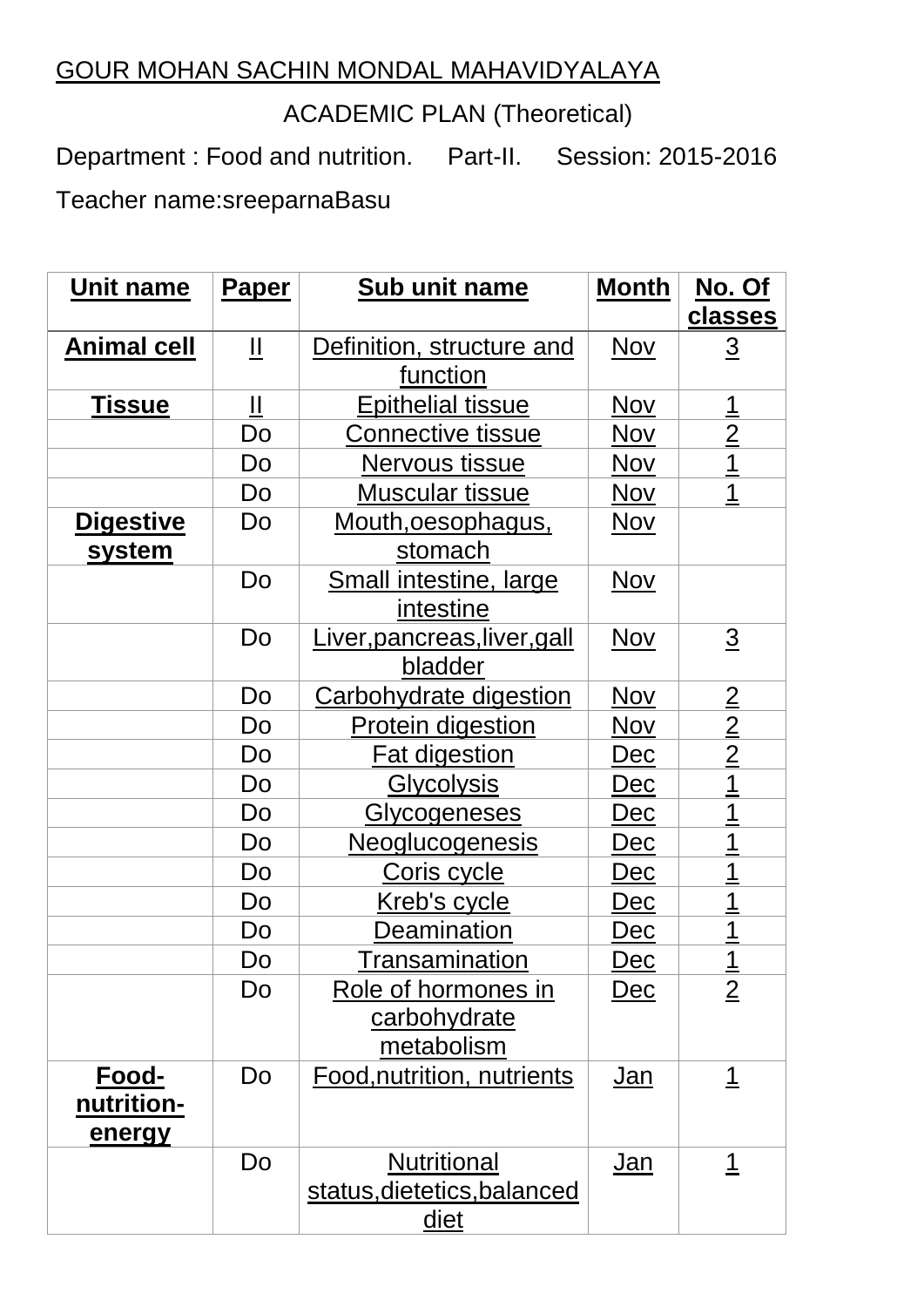|                                                       | Do | <b>Malnutrition</b>            | Jan        | 1                          |
|-------------------------------------------------------|----|--------------------------------|------------|----------------------------|
|                                                       | Do | <b>Energy</b>                  | <u>Jan</u> | $\overline{1}$             |
| <b>Nutrients</b>                                      | Do | Carbohydrate                   | <u>Jan</u> | $\overline{2}$             |
|                                                       | Do | Protein                        | <u>Jan</u> | $\overline{2}$             |
|                                                       | Do | Fat                            | Jan        | $\overline{\mathbf{1}}$    |
|                                                       | Do | <b>Vitamines</b>               | <u>Jan</u> | $\overline{\underline{3}}$ |
|                                                       | Do | <b>Minerals</b>                | <u>Jan</u> | $\overline{2}$             |
|                                                       | Do | <b>Essential fatty acids</b>   | <u>Jan</u> | $\overline{1}$             |
|                                                       | Do | <b>Essential amino acids</b>   | <u>Jan</u> | $\overline{1}$             |
|                                                       | Do | <b>Biological value of</b>     | <u>Jan</u> | $\overline{1}$             |
|                                                       |    | protein, nitrogen              |            |                            |
|                                                       |    | <b>balance</b>                 |            |                            |
|                                                       | Do | Function of water and<br>fiber | Jan        | $\mathbf 1$                |
| <b>Five food</b>                                      | Do | Cereals, pulses                | <u>Feb</u> | <u> 1</u>                  |
| <u>groups</u>                                         |    |                                |            |                            |
|                                                       | Do | <b>Milk</b>                    | Feb        | <u>1</u>                   |
|                                                       | Do | Meat, fish                     | <u>Feb</u> | 1                          |
|                                                       | Do | <u>Vegetables</u>              | Feb        | <u>1</u>                   |
|                                                       | Do | <u>Eggs,nuts</u>               | Feb        | 1                          |
|                                                       | Do | <u>Oils, sugar</u>             | <u>Feb</u> | $\overline{1}$             |
| <b>B.M.R.</b>                                         | Do | Definition, factors            | <u>Feb</u> | $\overline{2}$             |
|                                                       | Do | <u>Total energy requirment</u> | Feb        | 1                          |
| <b>Meal</b>                                           | Do | <b>Principles and</b>          | Feb        | 1                          |
| planning                                              |    | <u>objectives</u>              |            |                            |
|                                                       | Do | Diet for infant                | Feb        | $\overline{2}$             |
|                                                       | Do | Diet preschool child           | <u>Mar</u> | $\overline{2}$             |
|                                                       | Do | Diet school child              | <u>Mar</u> | $\overline{2}$             |
|                                                       | Do | <b>Adult diet</b>              | Mar        | <u>1</u>                   |
|                                                       | Do | <b>Pregnancy diet</b>          | <u>Mar</u> | $\frac{2}{2}$              |
|                                                       | Do | <u>Lactation diet</u>          | Mar        |                            |
| <u>Therapeutic</u><br>diet                            | Do | Diarrhoea                      | <u>Mar</u> |                            |
|                                                       | Do | Fever                          | <u>Mar</u> | 1                          |
|                                                       | Do | <b>Obesity</b>                 | <u>Mar</u> | <u>1</u>                   |
|                                                       | Do | <b>Diabetes</b>                | Mar        | $\overline{2}$             |
|                                                       | Do | <b>Heart disease</b>           | <u>Mar</u> | $\frac{2}{2}$              |
| Food<br><u>processing</u><br>$\underline{\mathbf{8}}$ | Do | Food spoliage                  |            |                            |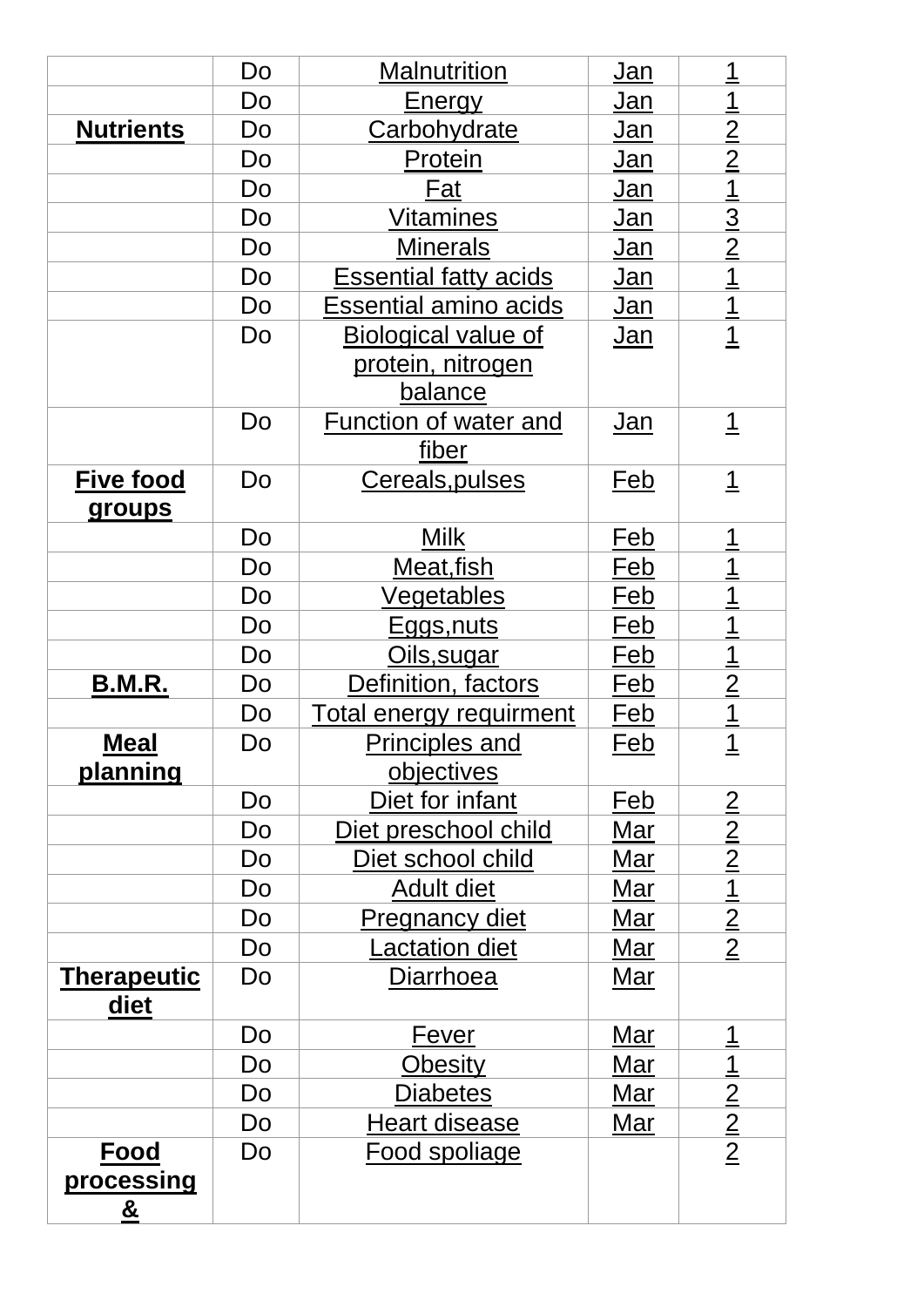| preservation |    |                                                          |            |  |
|--------------|----|----------------------------------------------------------|------------|--|
|              | Do | Food borne infection<br>and infestation                  | <u>Apr</u> |  |
|              | Do | Different methods of<br>cooking and food<br>preservation | <u>Apr</u> |  |
| Diet survey  | Do | Elementary idea                                          | Apr        |  |

#### ACADEMIC PLAN(practical)

Department : Food and nutrition. Part-II. Session: 2015-2016 Teacher name: Sreeparna Basu

| Unit name        | Paper &  | Sub unit             | Month      | <b>Session</b> |
|------------------|----------|----------------------|------------|----------------|
|                  | group    | name                 |            |                |
| Fitting of       | III-gr A | Solution,            | <b>Nov</b> | 1              |
| apparatus        |          | filtration           |            |                |
|                  | Do       | <b>Distillation</b>  | <b>Nov</b> |                |
|                  |          | and                  |            |                |
|                  |          | crystallisation      |            |                |
| <b>Titration</b> | Do       | <b>Bases</b>         | Nov        | $\overline{2}$ |
|                  | Do       | Acids                | <b>Nov</b> | $\overline{2}$ |
|                  | Do       | Hardness of          | <b>Nov</b> | 1              |
|                  |          | water                |            |                |
|                  | Do       | <b>Estimation of</b> | <u>Dec</u> | $\overline{2}$ |
|                  |          | glucose              |            |                |
| Chemical         | Do       | Starch and           | Dec        |                |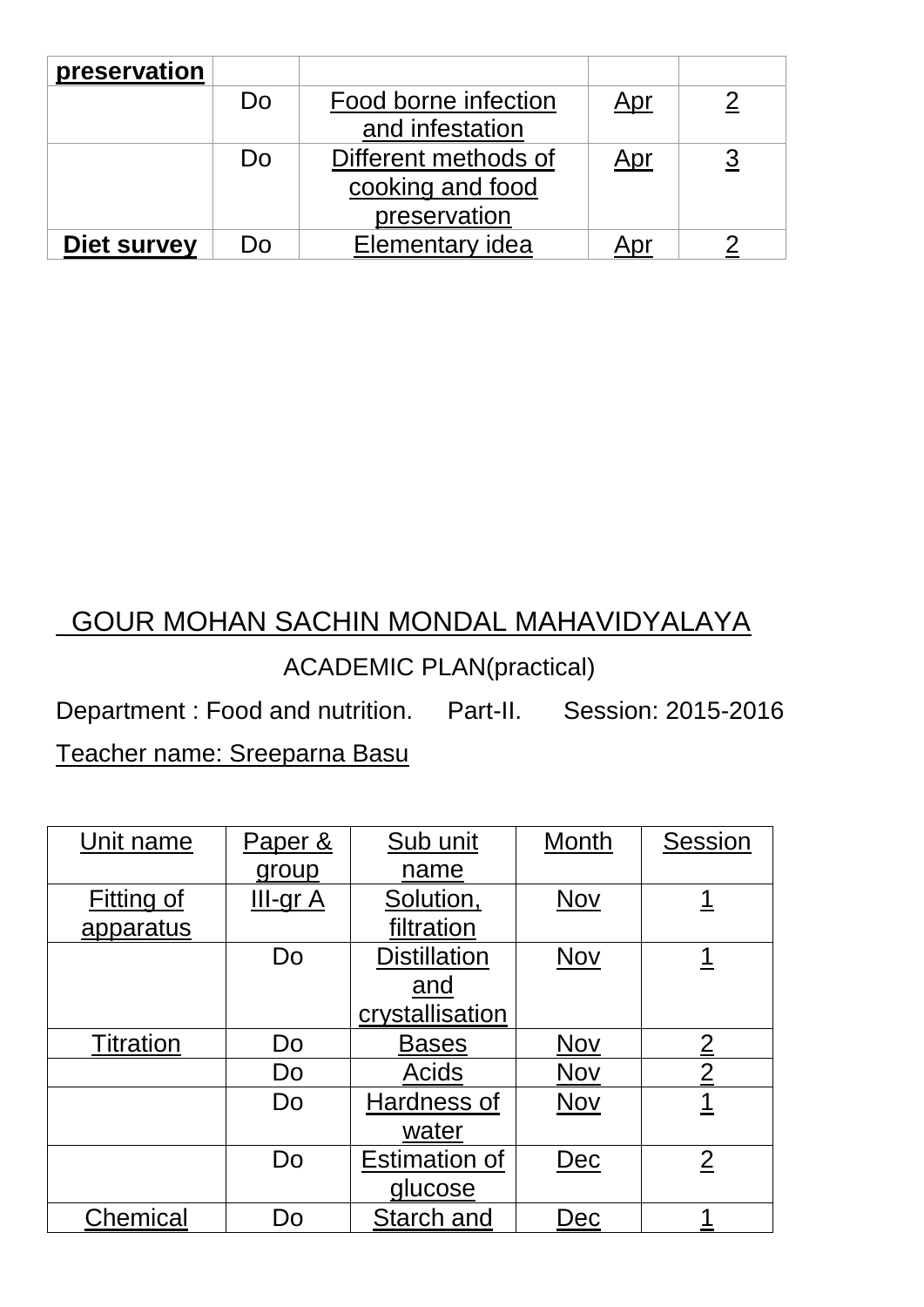| tests                                  |          | dextrin                 |            |                |
|----------------------------------------|----------|-------------------------|------------|----------------|
|                                        | Do       | <u>Glucose</u>          | <u>Dec</u> |                |
|                                        | Do       | <b>Cane sugar</b>       | <u>Dec</u> | $\frac{1}{1}$  |
| <b>Qualitative</b>                     | Do       | and lactose             |            | $\overline{2}$ |
| tests                                  |          | Milk and egg<br>protein | <u>Jan</u> |                |
|                                        | Do       | <b>Calcium</b>          | <u>Jan</u> | $\overline{2}$ |
|                                        |          | phosphorus              |            |                |
|                                        |          | and iron in             |            |                |
|                                        |          | food stuff              |            |                |
| <b>Balance</b>                         | III-gr B |                         | <u>Jan</u> |                |
| <b>Specific</b>                        | Do       | Solid                   | <u>Feb</u> | $\frac{1}{2}$  |
| <u>gravity</u>                         |          |                         |            |                |
|                                        | Do       | <u>Liquid</u>           | Feb        |                |
|                                        |          | Liquid by               | <u>Feb</u> | $\frac{2}{2}$  |
|                                        |          | <b>specific</b>         |            |                |
|                                        |          | gravity bottle          |            |                |
| <b>Barometer</b>                       | Do       |                         | Feb        | <u> 1</u>      |
| Thermometer                            | Do       |                         | Feb        | $\overline{2}$ |
| Electric fuses                         | Do       |                         | <u>Feb</u> | $\overline{1}$ |
| Weight-                                | III-gr C |                         | <u>Mar</u> | $\overline{1}$ |
| measure                                |          |                         |            |                |
| <b>Preparation</b>                     | Do       | Cereals,                | Mar        | $\overline{2}$ |
|                                        |          | pulses                  |            |                |
|                                        |          | <u>Vegetables</u>       |            |                |
|                                        | Do       | Egg, milk               | Mar        | $\frac{2}{2}$  |
|                                        | Do       | <u>Fish,nuts</u>        | Mar        |                |
| <b>Planning and</b>                    | Do       | <b>Pregnancy</b>        |            |                |
| <u>preparation of</u>                  |          |                         |            |                |
| diet                                   |          |                         |            |                |
|                                        | Do       | <u>Lactation</u>        | <u>Apr</u> | $\overline{2}$ |
| <b>ORS</b>                             | Do       |                         | <u>Apr</u> | $\overline{1}$ |
| <b>Demonstration</b>                   | Do       | <u>Jam,jelly</u>        | <u>Apr</u> | 1              |
|                                        | Do       | <u>Squash</u>           | <u>Apr</u> | $\overline{1}$ |
|                                        | Do       | <b>Pickles</b>          | <u>Apr</u> | <u>1</u>       |
| <b>Preparation of</b><br>school tiffin | Do       |                         | <u>Apr</u> | $\overline{2}$ |
| Diet survey                            | Do       |                         | <u>Apr</u> | $\overline{2}$ |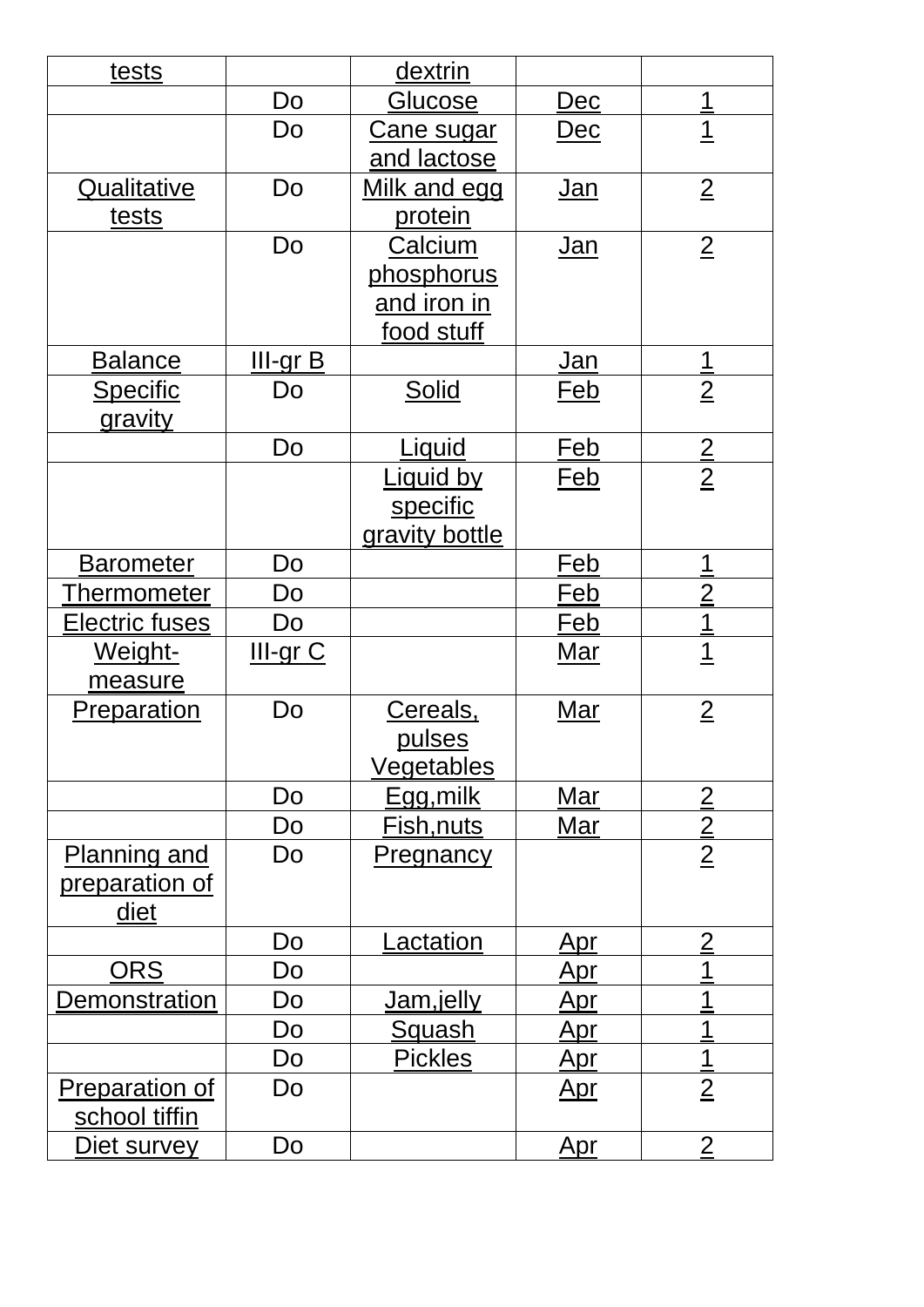### ACADEMIC PLAN (Theoretical)

Department : Food and nutrition. Part-III Session: 2015-2016 Teacher name: Sreeparna Basu

| Unit name                                            | <b>Paper</b><br><u>and</u><br>group | Sub unit name                           | Month      | <u>No.of</u><br><b>classes</b> |
|------------------------------------------------------|-------------------------------------|-----------------------------------------|------------|--------------------------------|
| <b>Community</b><br>health                           | <u>IV-grA</u>                       | Mortality                               | $Nov$      | $\overline{2}$                 |
|                                                      | Do                                  | <b>Morbidity</b>                        | Nov        | $\overline{2}$                 |
|                                                      | Do                                  | <b>Role of health</b><br>workers        | <u>Nov</u> | $\overline{1}$                 |
|                                                      | Do                                  | <b>FAO,ICMR</b>                         | Nov        | 1                              |
|                                                      | Do                                  | WHO,ICDS                                | <b>Nov</b> | 1                              |
|                                                      | Do                                  | ICAR,CSIR                               | <u>Nov</u> | 1                              |
|                                                      | Do                                  | <b>ANP, VHAI</b>                        | Nov        | $\overline{\mathbf{1}}$        |
|                                                      | Do                                  | NIN, CFTRI                              | <b>Nov</b> | 1                              |
| Kitchen                                              | Do                                  | <u>Layout</u>                           | <b>Nov</b> | $\overline{1}$                 |
|                                                      | Do                                  | Pest control                            | <b>Nov</b> | <u>1</u>                       |
| <b>Personal</b><br><u>hygiene of</u><br>food handler | Do                                  |                                         | <u>Nov</u> | $\overline{2}$                 |
| Food<br>contamination                                | Do                                  | Sources and<br>transmission             | Dec        | $\overline{2}$                 |
|                                                      | Do                                  | <u>Food toxins</u>                      | <b>Dec</b> | $\overline{\mathbf{1}}$        |
|                                                      | Do                                  | Aflatoxin                               | Dec        | $\overline{1}$                 |
|                                                      | Do                                  | <u>ead,cadmium, zinc</u><br>poisoning   | Dec        | $\overline{2}$                 |
| Water<br>contamination                               | Do                                  | <b>Prevention</b>                       | Dec        | 1                              |
|                                                      | Do                                  | <b>Methods of water</b><br>purification | Dec        | $\overline{2}$                 |
|                                                      | Do                                  | Water born diseases                     | Dec        | $\mathbf{2}$                   |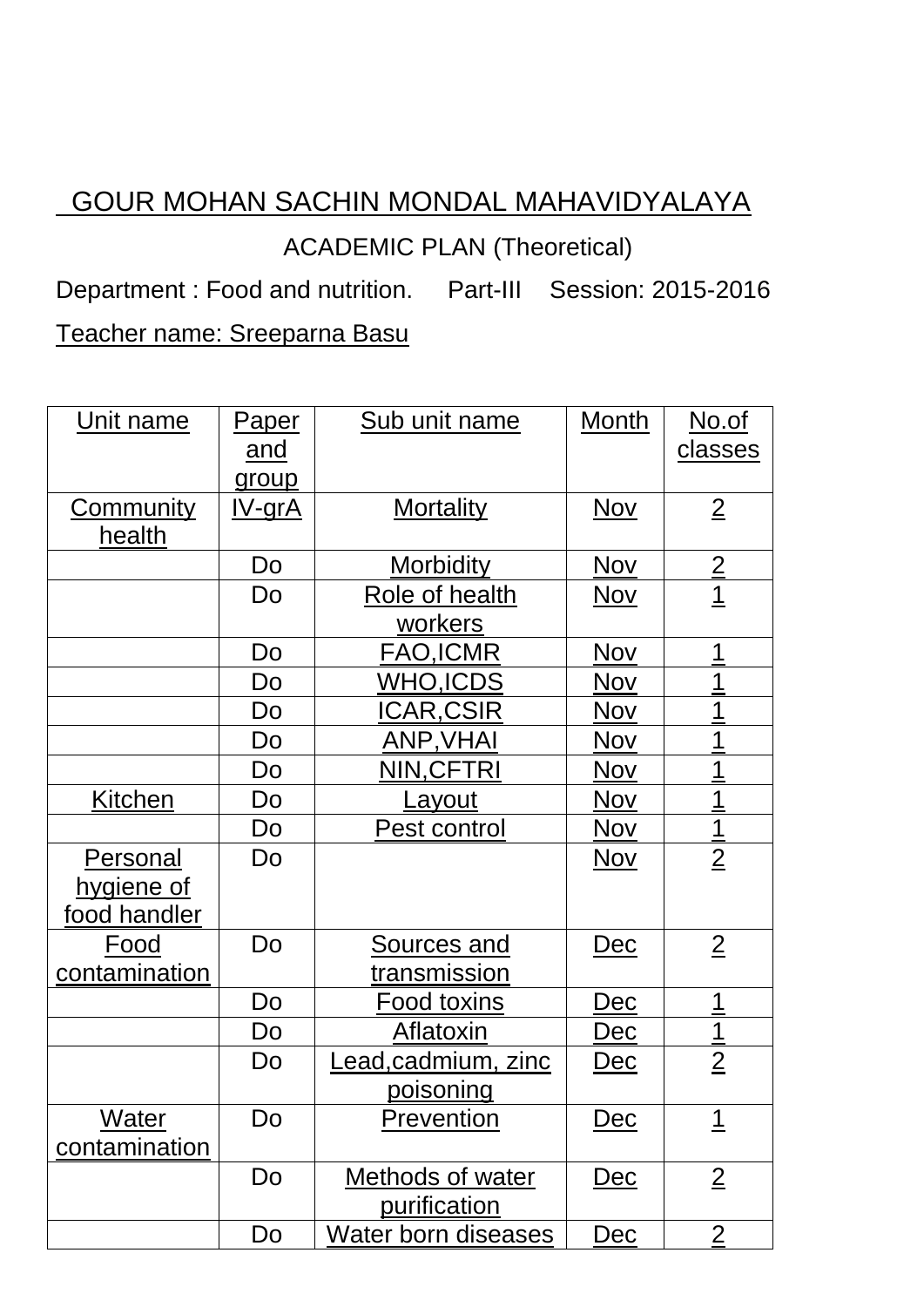|                   | Do | Diarrhea, dysentry       | Dec |                |
|-------------------|----|--------------------------|-----|----------------|
|                   | Do | <b>Typhoid</b>           | Jan |                |
|                   | Do | <b>Hepatitis</b>         | Jan |                |
| Food<br>additives | Do | <b>Definition</b>        | Jan |                |
|                   | Do | Classification           | Jan |                |
|                   | Do | <b>Health hazards</b>    | Jan |                |
|                   | Do | <b>Food adulteration</b> | Jan | $\frac{1}{1}$  |
| Fermentation      | Do | Definition,              | Jan |                |
|                   |    | advantages               |     |                |
|                   | Do | Yogurt, cheese           | Jan | $\overline{2}$ |
|                   | Do | Vinegar                  | Jan |                |
|                   | Do | Fermented pickles        | Jan |                |
| <b>Spices</b>     | Do | <b>Functions</b>         | Jan |                |
|                   | Do | Turmaric, cumin          | Jan |                |
|                   | Do | Corriander, fenugreek    | Jan | 1              |
|                   | Do | Black pepper, chilli,    | Feb |                |
|                   |    | ajawan                   |     |                |

### ACADEMIC PLAN (Practical)

Department : Food and nutrition. Part-IV. Session: 2015-2016

Teacher name: Sreeparna Basu

| Jnit name | Paper/group | Sub Unit | Month | No.of   |
|-----------|-------------|----------|-------|---------|
|           |             | Name     |       | classes |